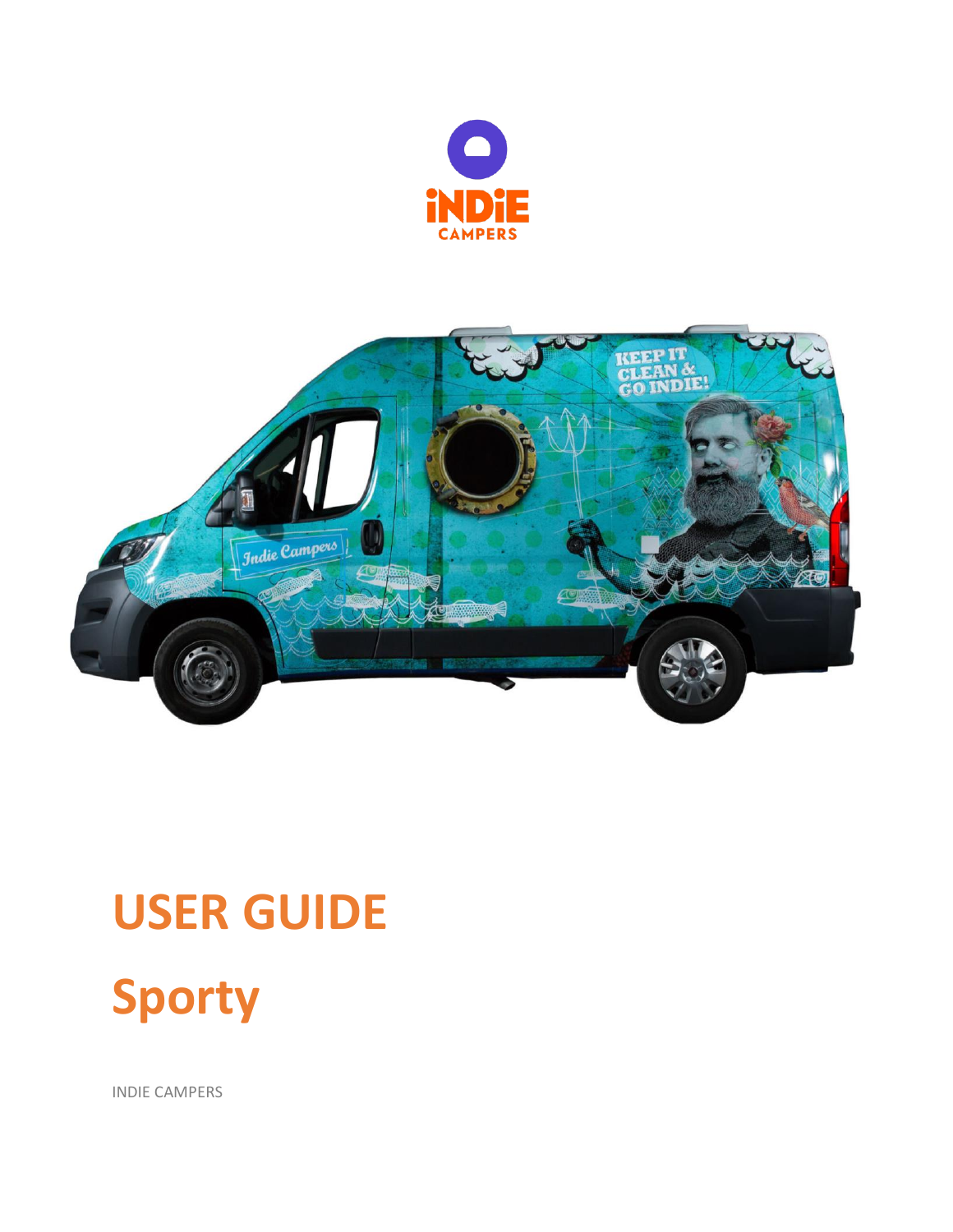

# Index

| 1 <sup>1</sup> |  |
|----------------|--|
| a.             |  |
| 2.             |  |
| 3.             |  |
| a.             |  |
| b.             |  |
| $\mathsf{C}$ . |  |
| $\mathbf{4}$   |  |
| a.             |  |
| b.             |  |
| C <sub>1</sub> |  |
| 5.             |  |
| 6.             |  |
| 7 <sub>1</sub> |  |
| a <sub>z</sub> |  |
| 8.             |  |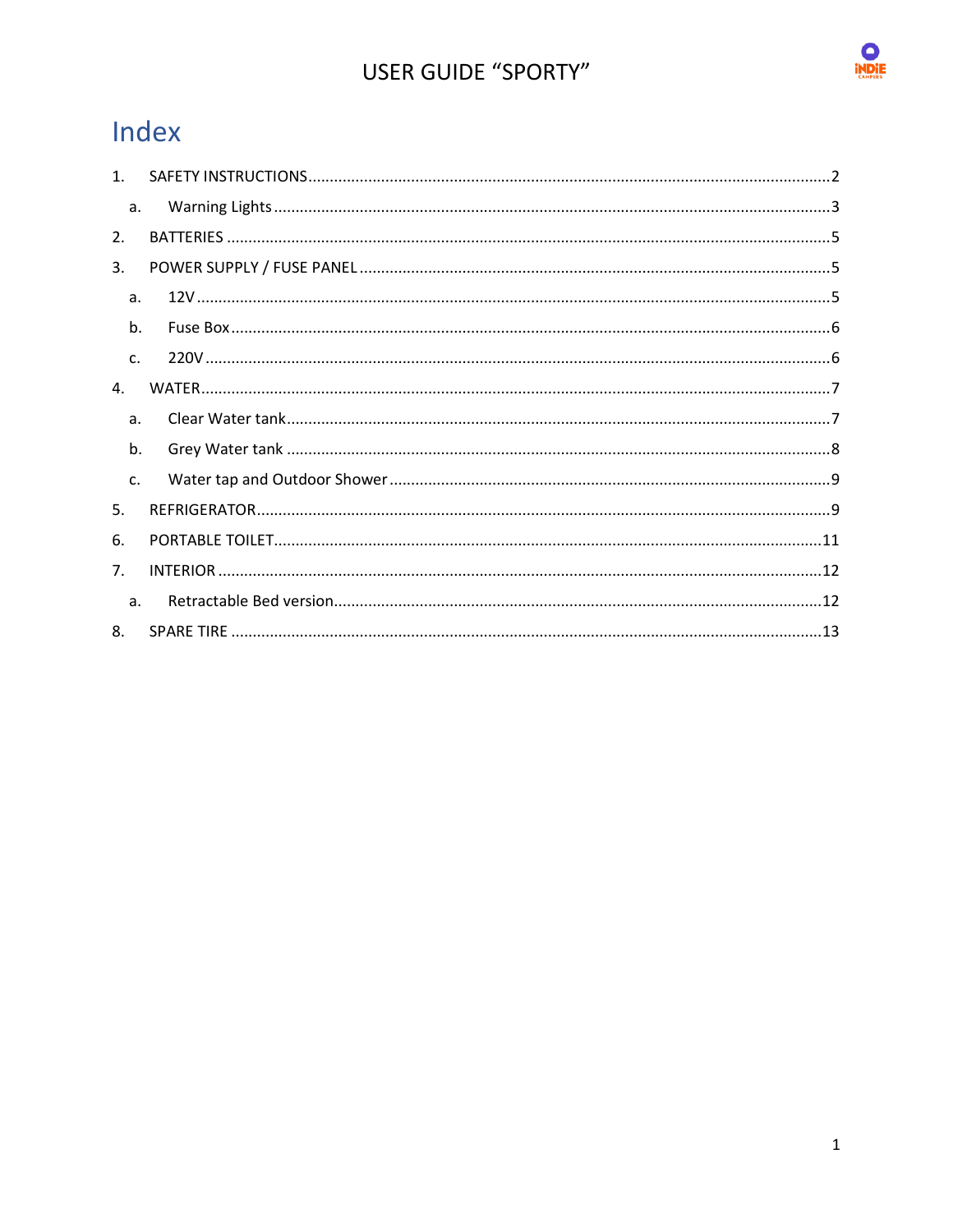

## <span id="page-2-0"></span>1. SAFETY INSTRUCTIONS



# **DANGER!**

- When refueling the campervan, make sure all gas-fired appliances in the living area of the campervan are turned off. Explosion hazard!
- If you smell gas or suspect a gas leak, immediately take the following measures: Close the shutoff valve on the gas cylinder!
- Avoid ignition sources and naked flames. Smoking inside the campervan is strictly forbidden!
- When using the gas cooker, you must open either a roof light, a window or the doors!
- The campervan must never be heated with radiant heaters and other appliances that take their combustion air from the interior of the campervan!
- To ensure a continuous flow of air in the caravan, the forced air vents in the roof lights and in the floor plate in the kitchen area must never be covered!
- The gas locker must be hermetically sealed from the interior of the campervan and there must be a ventilation opening of at least 100 cm2 on or immediately above the floor which must never be covered!
- Gas bottles must be kept in the gas locker only, where they must be held upright and strapped to prevent them twisting around!
- Do not store electrical devices (e.g. batteries) and/or devices which form a source of ignition in the gas locker!
- Appliances which run on gas must not be used while refueling or in a garage!
- Operate the gas system only with propane, butane or a mix of the two gas types!
- When driving, close the gas bottle shut-off valve and disconnect the gas regulator from the gas bottle!
- Close the associated gas shut-off valve for gas appliances which are not in use!
- Never leave children unattended in the campervan!
- Keep flammable materials such as curtains, wardrobe and front panels made of fabric away from heating and cooking appliances and lamps!
- Never use portable heating or cooking appliances!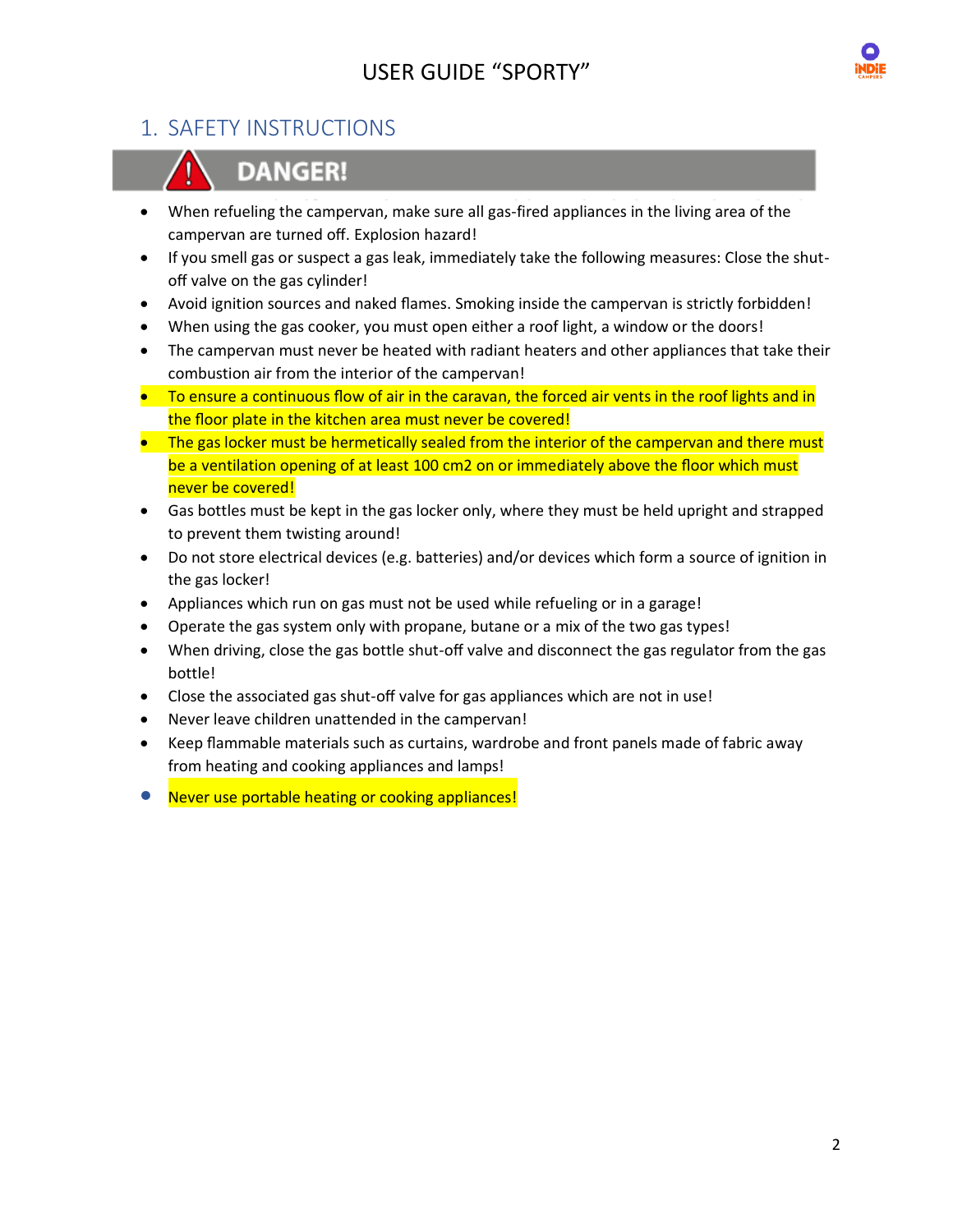

# a. Warning Lights

<span id="page-3-0"></span>

| <b>LOW BRAKE</b><br>Check if handbrake is disengaged<br>$\bullet$<br><b>LOW BRAKE FLUID</b><br><b>LEVEL (red)</b><br>FLUID/HANDBRAKE<br>Open car bonnet and check brake fluid<br>$\bullet$<br><b>HANDBRAKE ON (red)</b><br><b>ENGAGED</b><br>level on reservoir<br><b>ENGINE COOLANT</b><br>Switch off engine (ignition can be on)<br>$\bullet$<br><b>HIGH TEMPERATURE</b><br><b>ENGINE COOLANT</b><br><b>TEMPERATURE TOO</b><br>and let it cool for 15min<br>FLUID (red)<br><b>HIGH</b><br>Open car bonnet and check Coolant (last<br>$\bullet$<br>section) level on reservoir<br>Red light: Switch off engine immediately<br>$\bullet$<br><b>ENGINE COOLANT</b><br>and check Coolant level on reservoir<br><b>TEMPERATURE</b><br>(ignition can be on)<br>Blue light: start driving and it will go off<br>$\bullet$<br>LOW BATTERY CHARGE<br>Steady or flashing light - do NOT switch<br>$\bullet$<br><b>LOW BATTERY</b><br>off the engine<br><b>CHARGE</b> (red)<br>$\bullet$ | <b>Warning Light</b> | What it means | What to do                      |
|---------------------------------------------------------------------------------------------------------------------------------------------------------------------------------------------------------------------------------------------------------------------------------------------------------------------------------------------------------------------------------------------------------------------------------------------------------------------------------------------------------------------------------------------------------------------------------------------------------------------------------------------------------------------------------------------------------------------------------------------------------------------------------------------------------------------------------------------------------------------------------------------------------------------------------------------------------------------------------|----------------------|---------------|---------------------------------|
|                                                                                                                                                                                                                                                                                                                                                                                                                                                                                                                                                                                                                                                                                                                                                                                                                                                                                                                                                                                 |                      |               |                                 |
|                                                                                                                                                                                                                                                                                                                                                                                                                                                                                                                                                                                                                                                                                                                                                                                                                                                                                                                                                                                 |                      |               |                                 |
|                                                                                                                                                                                                                                                                                                                                                                                                                                                                                                                                                                                                                                                                                                                                                                                                                                                                                                                                                                                 |                      |               |                                 |
|                                                                                                                                                                                                                                                                                                                                                                                                                                                                                                                                                                                                                                                                                                                                                                                                                                                                                                                                                                                 |                      |               |                                 |
|                                                                                                                                                                                                                                                                                                                                                                                                                                                                                                                                                                                                                                                                                                                                                                                                                                                                                                                                                                                 |                      |               |                                 |
|                                                                                                                                                                                                                                                                                                                                                                                                                                                                                                                                                                                                                                                                                                                                                                                                                                                                                                                                                                                 |                      |               |                                 |
|                                                                                                                                                                                                                                                                                                                                                                                                                                                                                                                                                                                                                                                                                                                                                                                                                                                                                                                                                                                 |                      |               |                                 |
|                                                                                                                                                                                                                                                                                                                                                                                                                                                                                                                                                                                                                                                                                                                                                                                                                                                                                                                                                                                 |                      |               |                                 |
|                                                                                                                                                                                                                                                                                                                                                                                                                                                                                                                                                                                                                                                                                                                                                                                                                                                                                                                                                                                 |                      |               |                                 |
|                                                                                                                                                                                                                                                                                                                                                                                                                                                                                                                                                                                                                                                                                                                                                                                                                                                                                                                                                                                 |                      |               |                                 |
|                                                                                                                                                                                                                                                                                                                                                                                                                                                                                                                                                                                                                                                                                                                                                                                                                                                                                                                                                                                 |                      |               |                                 |
|                                                                                                                                                                                                                                                                                                                                                                                                                                                                                                                                                                                                                                                                                                                                                                                                                                                                                                                                                                                 |                      |               |                                 |
|                                                                                                                                                                                                                                                                                                                                                                                                                                                                                                                                                                                                                                                                                                                                                                                                                                                                                                                                                                                 |                      |               |                                 |
|                                                                                                                                                                                                                                                                                                                                                                                                                                                                                                                                                                                                                                                                                                                                                                                                                                                                                                                                                                                 |                      |               | Drive or tow to official dealer |
| immediately/nearest garage                                                                                                                                                                                                                                                                                                                                                                                                                                                                                                                                                                                                                                                                                                                                                                                                                                                                                                                                                      |                      |               |                                 |
| <b>LOW ENGINE OIL</b><br>LOW ENGINE OIL<br>Park and after 15min open car bonnet<br>$\bullet$                                                                                                                                                                                                                                                                                                                                                                                                                                                                                                                                                                                                                                                                                                                                                                                                                                                                                    |                      |               |                                 |
| <b>PRESSURE</b> (red)<br><b>PRESSURE</b><br>and check Oil dipstick                                                                                                                                                                                                                                                                                                                                                                                                                                                                                                                                                                                                                                                                                                                                                                                                                                                                                                              |                      |               |                                 |
| Steady light indicates that previously<br><b>EXHAUSTED OIL (red)</b><br>$\bullet$                                                                                                                                                                                                                                                                                                                                                                                                                                                                                                                                                                                                                                                                                                                                                                                                                                                                                               |                      |               |                                 |
| existing range has already been                                                                                                                                                                                                                                                                                                                                                                                                                                                                                                                                                                                                                                                                                                                                                                                                                                                                                                                                                 |                      |               |                                 |
| depleted - change oil immediately<br><b>EBD FAILURE</b><br>Switch off the vehicle and start it again<br>$\bullet$<br><b>INEFFICIENT</b>                                                                                                                                                                                                                                                                                                                                                                                                                                                                                                                                                                                                                                                                                                                                                                                                                                         |                      |               |                                 |
| EBD<br>to make sure light persists                                                                                                                                                                                                                                                                                                                                                                                                                                                                                                                                                                                                                                                                                                                                                                                                                                                                                                                                              |                      |               |                                 |
| <b>ELECTRONIC</b><br>If yes, drive with utmost care to nearest<br>$\bullet$<br><b>BRAKING</b>                                                                                                                                                                                                                                                                                                                                                                                                                                                                                                                                                                                                                                                                                                                                                                                                                                                                                   |                      |               |                                 |
| <b>DISTRIBUTOR</b><br>official dealer garage<br>(red) (amber)                                                                                                                                                                                                                                                                                                                                                                                                                                                                                                                                                                                                                                                                                                                                                                                                                                                                                                                   |                      |               |                                 |
|                                                                                                                                                                                                                                                                                                                                                                                                                                                                                                                                                                                                                                                                                                                                                                                                                                                                                                                                                                                 |                      |               |                                 |
|                                                                                                                                                                                                                                                                                                                                                                                                                                                                                                                                                                                                                                                                                                                                                                                                                                                                                                                                                                                 |                      |               |                                 |
| <b>ABS FAILURE</b><br>Switch off the vehicle and start it again<br><b>INEFFICIENT ABS</b>                                                                                                                                                                                                                                                                                                                                                                                                                                                                                                                                                                                                                                                                                                                                                                                                                                                                                       |                      |               |                                 |
| <b>SYSTEM</b> (amber)<br>to make sure light persists                                                                                                                                                                                                                                                                                                                                                                                                                                                                                                                                                                                                                                                                                                                                                                                                                                                                                                                            |                      |               |                                 |
| Caution advisable - ABS is faulty but<br>$\bullet$                                                                                                                                                                                                                                                                                                                                                                                                                                                                                                                                                                                                                                                                                                                                                                                                                                                                                                                              |                      |               |                                 |
| braking keeps its effectiveness<br>Go to nearest official dealer garage                                                                                                                                                                                                                                                                                                                                                                                                                                                                                                                                                                                                                                                                                                                                                                                                                                                                                                         |                      |               |                                 |
| $\bullet$<br><b>INJECTION SYSTEM IS</b><br>Under these conditions, the vehicle can<br>$\bullet$                                                                                                                                                                                                                                                                                                                                                                                                                                                                                                                                                                                                                                                                                                                                                                                                                                                                                 |                      |               |                                 |
| <b>NOT</b><br>continue travelling at moderate speed                                                                                                                                                                                                                                                                                                                                                                                                                                                                                                                                                                                                                                                                                                                                                                                                                                                                                                                             |                      |               |                                 |
| <b>WORKING PROPERLY</b><br>without demanding excessive effort                                                                                                                                                                                                                                                                                                                                                                                                                                                                                                                                                                                                                                                                                                                                                                                                                                                                                                                   |                      |               |                                 |
| from the engine.                                                                                                                                                                                                                                                                                                                                                                                                                                                                                                                                                                                                                                                                                                                                                                                                                                                                                                                                                                |                      |               |                                 |
| Prolonged use of the vehicle with the                                                                                                                                                                                                                                                                                                                                                                                                                                                                                                                                                                                                                                                                                                                                                                                                                                                                                                                                           |                      |               |                                 |
| warning light on may cause damage.                                                                                                                                                                                                                                                                                                                                                                                                                                                                                                                                                                                                                                                                                                                                                                                                                                                                                                                                              |                      |               |                                 |
| Contact a Fiat Dealership as soon as<br>possible.                                                                                                                                                                                                                                                                                                                                                                                                                                                                                                                                                                                                                                                                                                                                                                                                                                                                                                                               |                      |               |                                 |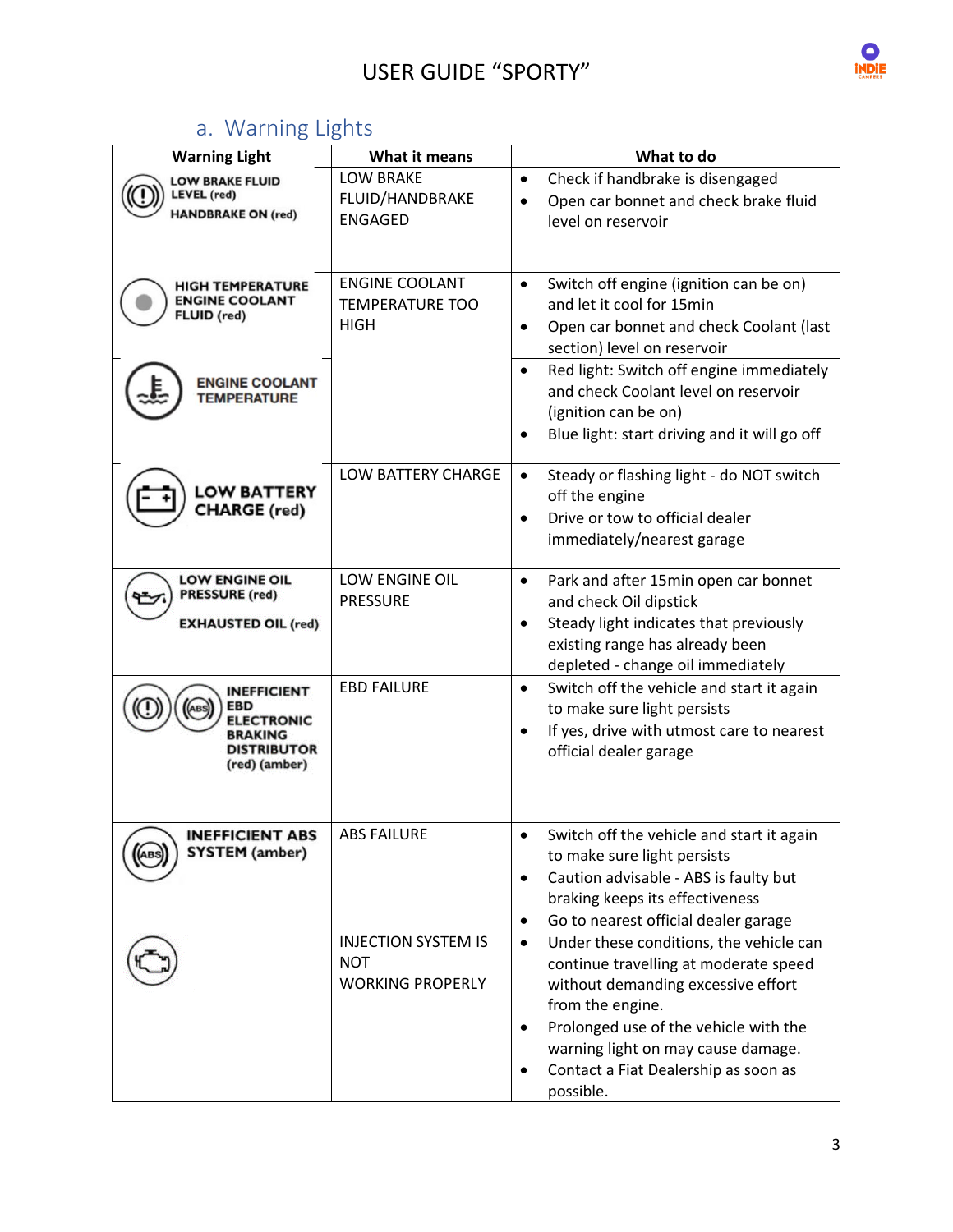

| <b>GLOW PLUG</b><br>WARMING<br><b>Multijet versions -</b><br>amber) | <b>GLOW PLUG</b><br>PREHEATING                          | If this light goes on whilst driving, one of<br>$\bullet$<br>the glow plugs might be damaged and it<br>may cause difficulty starting the vehicle<br>with cold engine.<br>Drive normally until CO if engine<br>$\bullet$<br>feels/sounds normal |
|---------------------------------------------------------------------|---------------------------------------------------------|------------------------------------------------------------------------------------------------------------------------------------------------------------------------------------------------------------------------------------------------|
| <b>VEHICLE PROTECTION</b><br><b>SYSTEM FAILURE</b><br>(amber)       | <b>FAULTY CAR KEY</b>                                   | Contact a Fiat Dealership to have all the<br>$\bullet$<br>keys stored in the memory.                                                                                                                                                           |
| <b>DIESEL PARTICULATE</b><br><b>FILTER CLOGGED</b>                  | DPF (PARTICULATE<br>FILTER) CLEANING<br><b>UNDERWAY</b> | To solve it drive the vehicle at 60 km/h<br>$\bullet$<br>with engine revs above 2000 rpm. If this<br>warning light comes on, it does not<br>mean there is a vehicle defect, so there<br>is no need to take it to a garage.                     |
| <b>POWER STEERING</b><br><b>FAILURE</b> (red)                       | <b>POWER STEERING</b><br><b>FAILURE</b>                 | Contact a Fiat Dealership                                                                                                                                                                                                                      |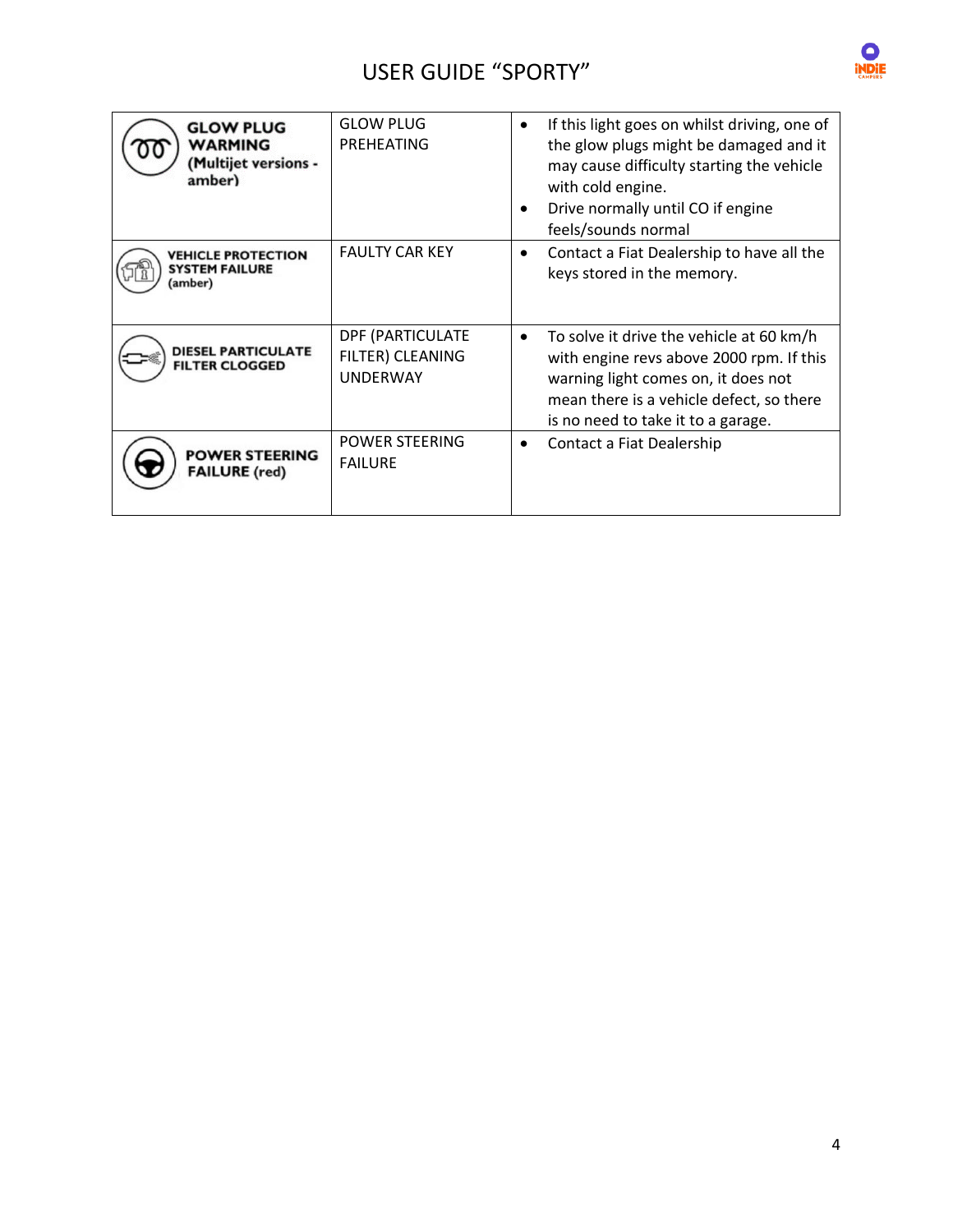

## <span id="page-5-0"></span>2. BATTERIES

The van has two batteries, one for the engine (engine battery) and one for the camper (leisure battery). Both batteries are located on the driver's side of the van.

When the van is being driven, both batteries will charge. When the van is stopped only the leisure battery will work. To charge the leisure battery connect the van to a 220V electrical source.

**Note**: driving the van is not sufficient to recharge the leisure battery.



## <span id="page-5-1"></span>3. POWER SUPPLY / FUSE PANEL

The electricity in the camper has two different sources of power: 12V and 220V.

**IMPORTANT NOTE**: The power supply will automatically change to 220V when an exterior cable is connected to the van.

## a. 12V

<span id="page-5-2"></span>The 12V works through the leisure battery and has several connections: UBS, lighter plug (12V plugs), lights, cooler/refrigerator and water taps.

If none of the above connections work, the van ran out of battery and needs to be cabled to a 220V in a campsite. If only one of the connections doesn't work, the most common issue is a damaged fuse. Check if the fuse that match with the plug or light is working.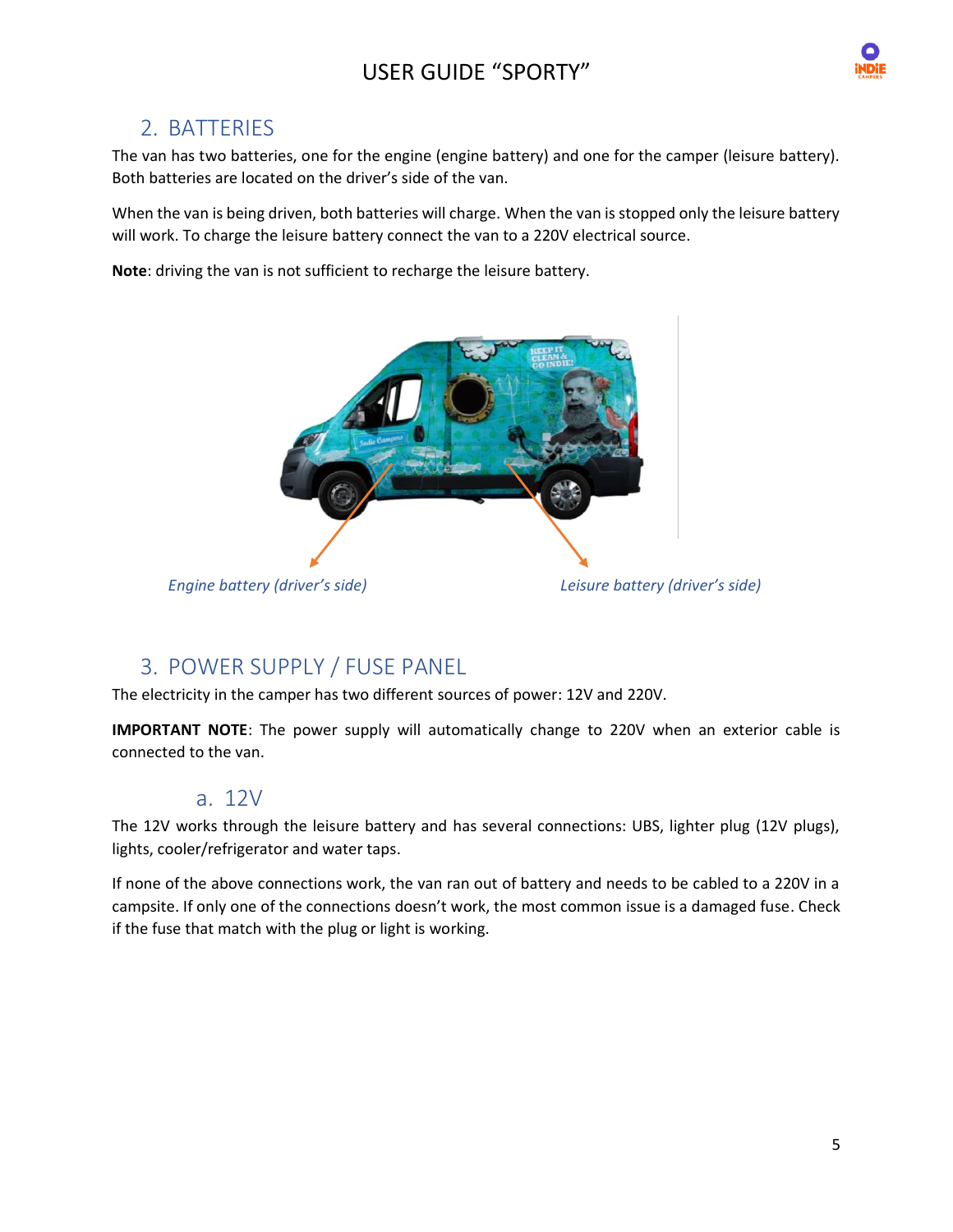

## b. Fuse Box

<span id="page-6-0"></span>The fuse box location depends on the year of the vehicle:

- Ducato 2016 under the false flooring of the cooler
- Ducato 2017 & Talento 2018 under the fixed seat pan of the bed, access through rear door
- Ducato 2018 left side of the bed (remove fixed seat pan), next to the sliding door
- Ducato 2019 under the false flooring of the cooler



Fuse box (left) and spare fuses box (right)

*Example of fuse boxes in a Sporty 2018*

## c. 220V

<span id="page-6-1"></span>The 220V plugs and the water heater only work when the charging cable of the campervan is connected to an external source. The power supply will automatically change to 220V.

*Exterior connection for the 220V charging cable*



It is not recommended to turn on the 220V plugs and the water boiler at the same time. Most of the times, the electrical panel will not have sufficient power to supply various appliances at the same time.

If the 220V plugs or the water boiler don't work, check if the orange/red light switch/button is on in the battery charger (next to secondary battery), and if all the switches in the board are in upper position.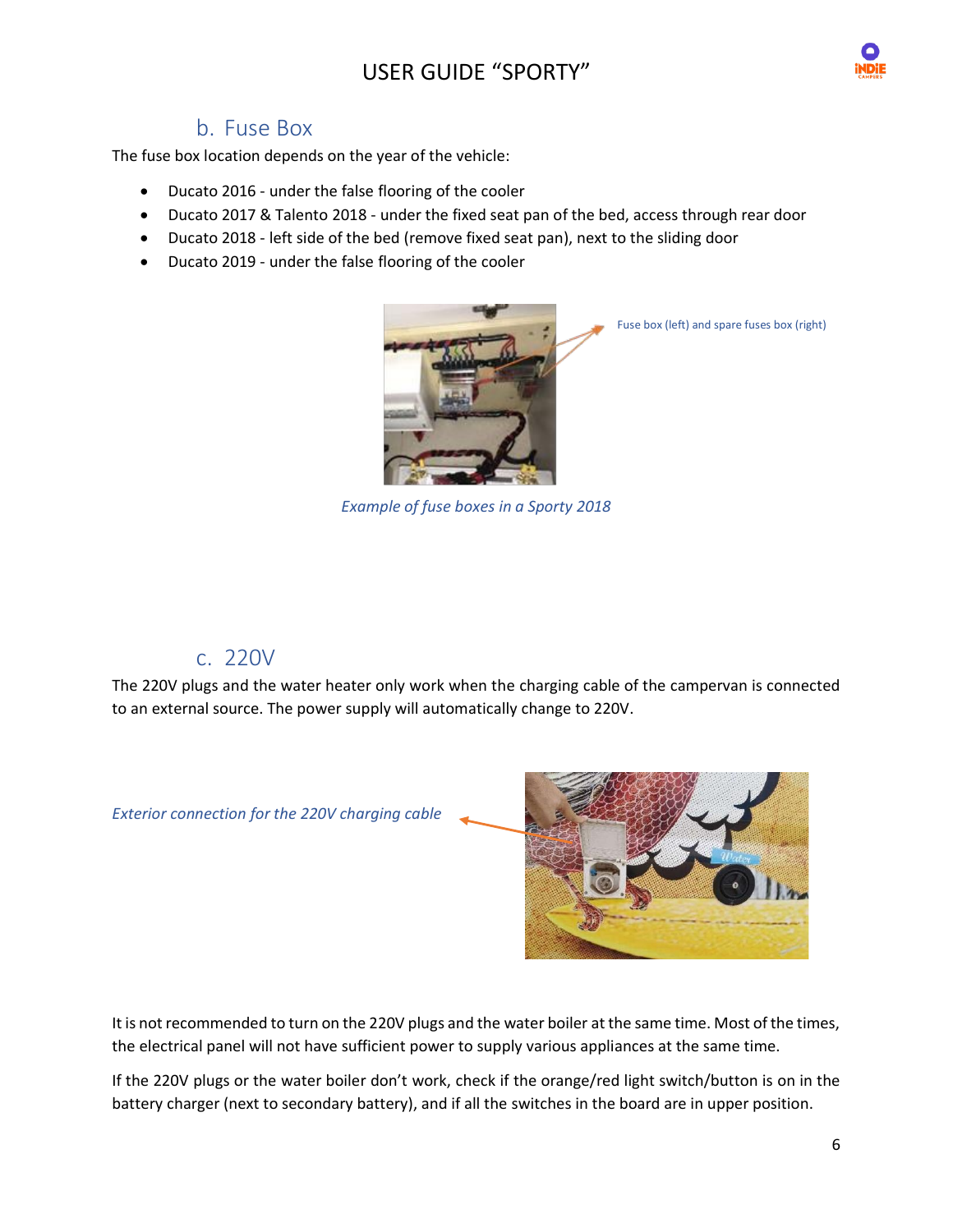



In order to solve it, try another plug in the camping site and check if the orange/red light switch/button is on in the battery charger is now on. If it's on, the problem is solved, and if not, a new cable should be used (usually campsites have extras).

## <span id="page-7-0"></span>4. WATER

<span id="page-7-1"></span>All vans have two water tanks, one for clean water and other for grey water (waste water).

## a. Clear Water tank

The clean water tank is in the driver side in the middle of the van.





#### **To open the clean water tank:**

- 1. Place the secondary key in the lock and turn it counter-clockwise (half-turn)
- 2. Push the lid inwards, and rotate it counter-clockwise until it clicks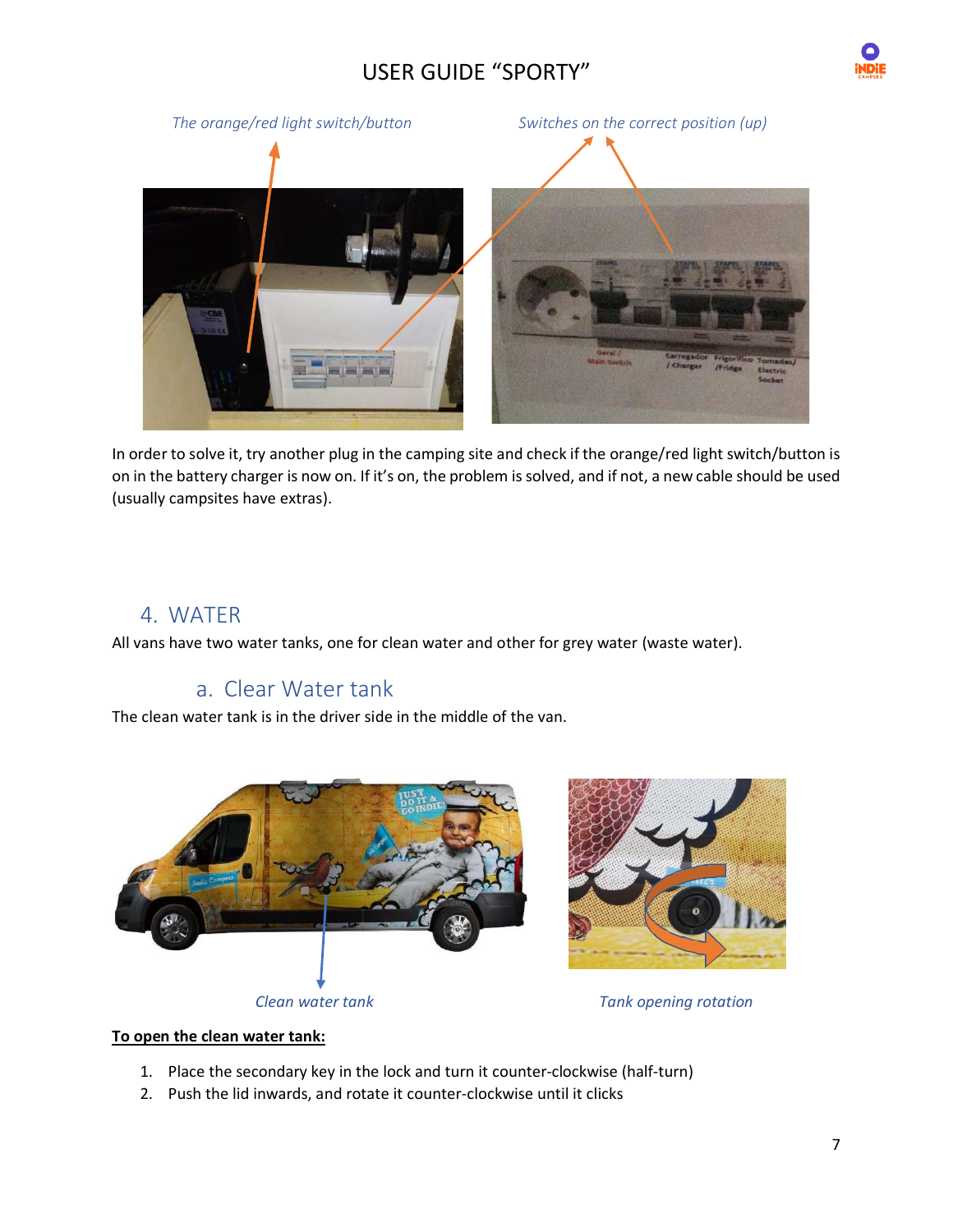

3. Take the lid out

#### **To close the clean water tank:**

- 1. Put the lid back in place, push it in and turn it clockwise until it clicks
- 2. Use the water tank key in the lock and turn it clockwise (half-turn) to lock it

**Note**: the campervan has an overflow outlet to drain the excess water when the water level in the tank reaches the maximum capacity.

# b. Grey Water tank

<span id="page-8-0"></span>The grey water tank is under the van in the passenger side below the sliding door. The tap is near the rear wheel.







*Location of the Grey water tank Grey water tank opening/closing tap*

#### **Important Notes**:

- If the grey water tank is full, the water from the shower cabin will not be drained.
- Whenever the clean water tank is filled, the grey water tank needs to be emptied to prevent floods.
- If there is a bad smell coming from the grey water tank, the tank needs to be emptied. Afterwards, 1 liter of bleach mixed with 5 liters of water should be poured in the shower hole and a short drive should be done to wash the tank. Finally, drain the grey water tank.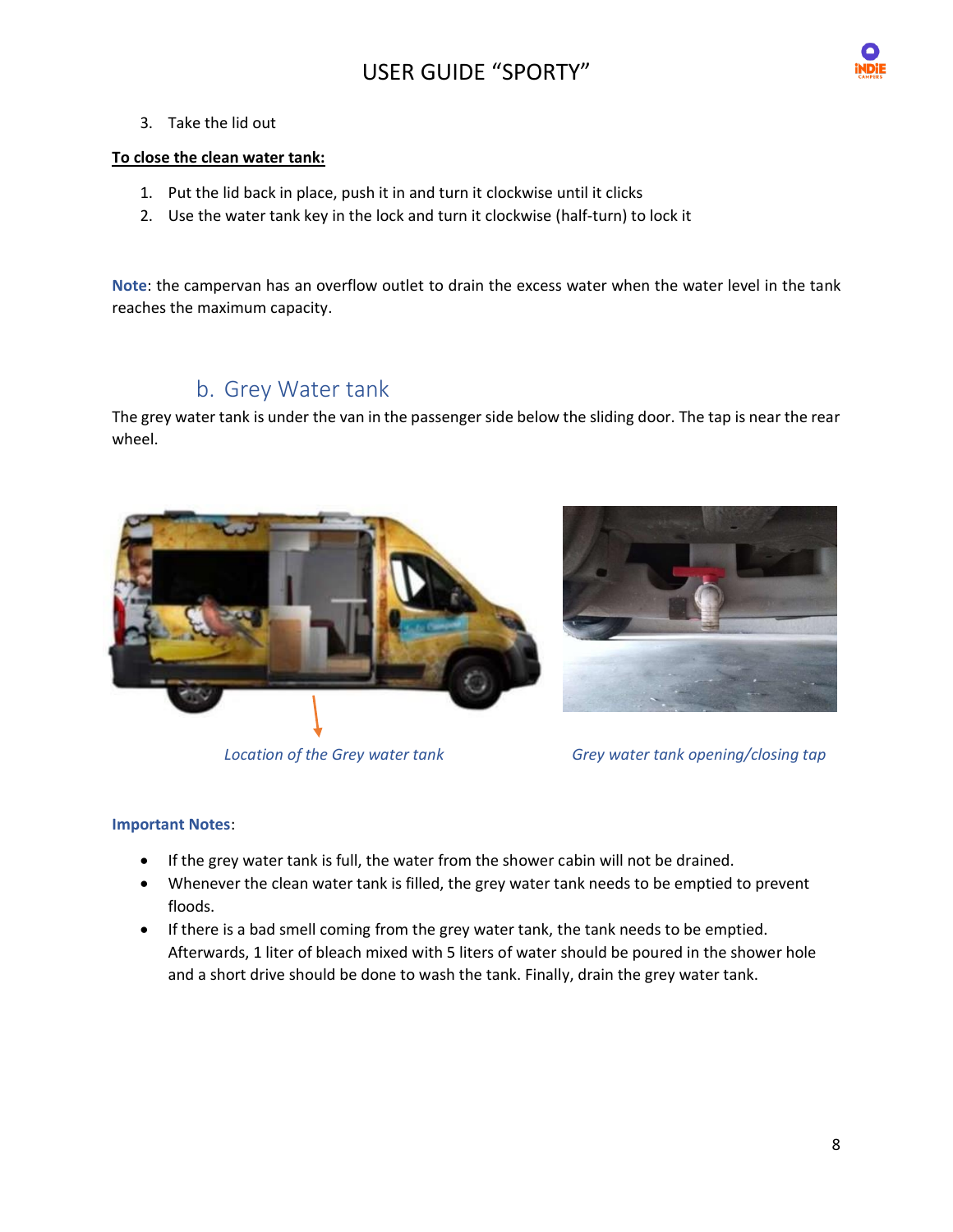

## c. Water tap and Outdoor Shower

<span id="page-9-0"></span>There are two clean water outlets: the kitchen and the outdoor shower. To switch on the outside shower, click in the following switch button.



#### **Important Notes**:

- always turn off the outdoor shower switch after use to prevent overheating of the system or leakage from the water pump
- if after the water tank is refilled and there is still no water in the taps, open the kitchen tap in the sink and block its end, for approximately 10 seconds, to remove the air from the pipes and then close it again.
- if the water pump doesn't work (no noise can be heard), the fuses need to be checked if there is a problem with the fuses, they need to be changed at one of our depots or in a mechanic.
- if the sink tap is not working, the cable connection under the sink should be checked. As it is a storage area, the cable might have been disconnected while driving the vehicle.

# <span id="page-9-1"></span>5. REFRIGERATOR

The cooling device is equipped with a multi-level battery monitor that protects the vehicle battery against excessive discharging when the device is connected to the 12V vehicle electrics.

If the cooler is operated when the vehicle ignition is switched off, the cooler switches off automatically as soon as the supply voltage falls below a set level. The cooler will switch back on once the battery has been recharged to the restart voltage level.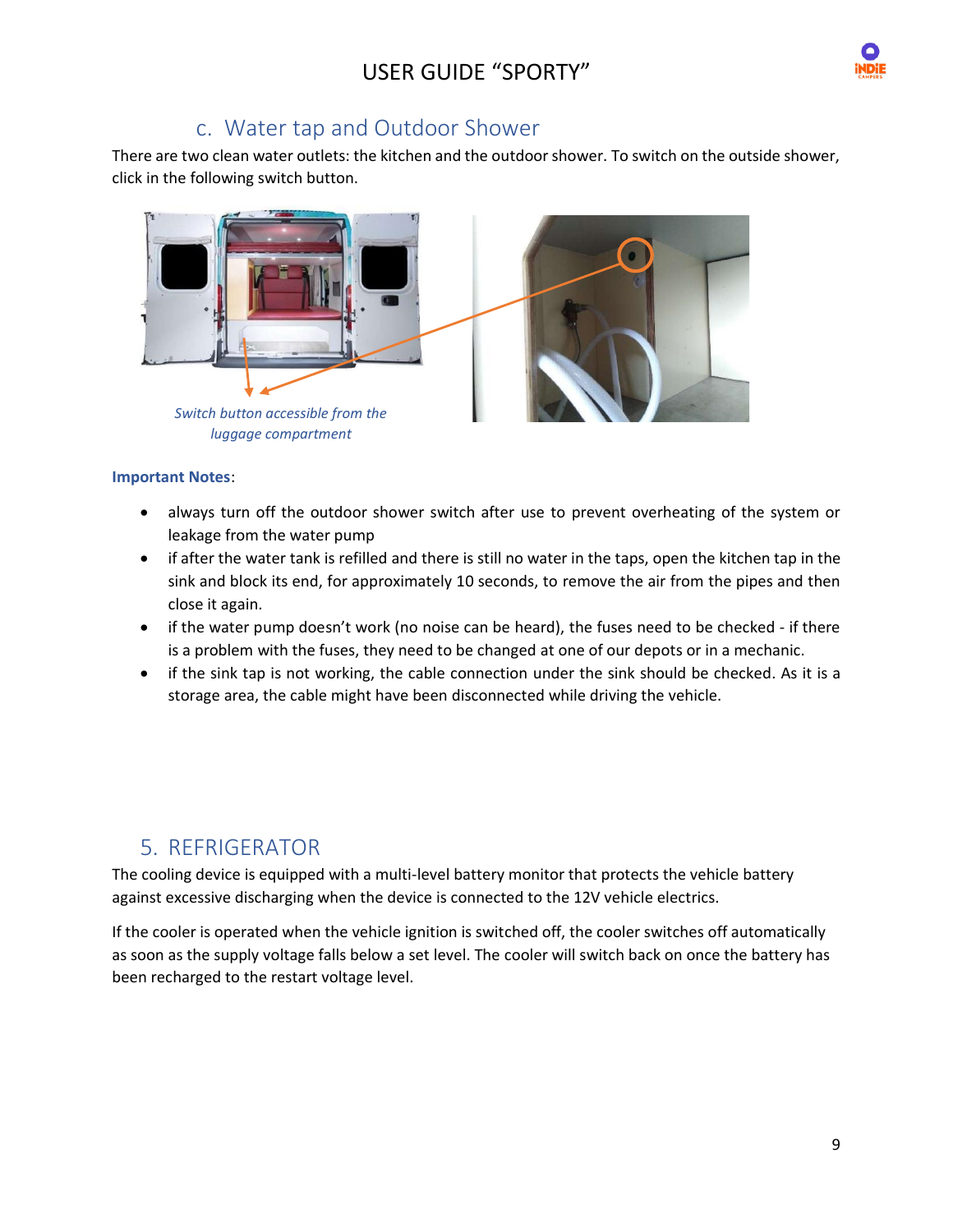



*Refrigerator commands control*

- 1. **ON/OFF** switches the cooler on or off when the button is pressed for between one and two seconds
- 2. **POWER** Status indication:
	- a. LED lights up green: Compressor is on
	- b. LED lights up amber: Compressor is off
	- c. LED flashes amber: Voltage insufficient
- **3. ERROR**
	- a. LED flashes red: Device is switched on but not ready for operation
- 4. **SET** Selects the input mode:
	- a. Temperature setting
	- b. Celsius or Fahrenheit display
	- c. Set battery monitor
- 5. **DISPLAY** shows the information
- 6. Press once to **increase** the value
- 7. Press once to **decrease** the value

#### **Notes**:

- When the cooler is switched off by the battery monitor due to low voltage, the display switched off and the "Power" LED flashed orange.
- Before starting your new cooler for the first time, you should clean it inside and outside with a damp cloth for hygienic reasons.

#### **How to switch the temperature display between Celsius and Fahrenheit**:

- 1. Switch on the cooler.
- 2. Press the "SET" button twice.
- 3. Use the "UP +" and "DOWN -" buttons to select Celsius or Fahrenheit.
- 4. The selected temperature units then appear in the display for a few seconds. The display flashes several times before it returns to the current temperature.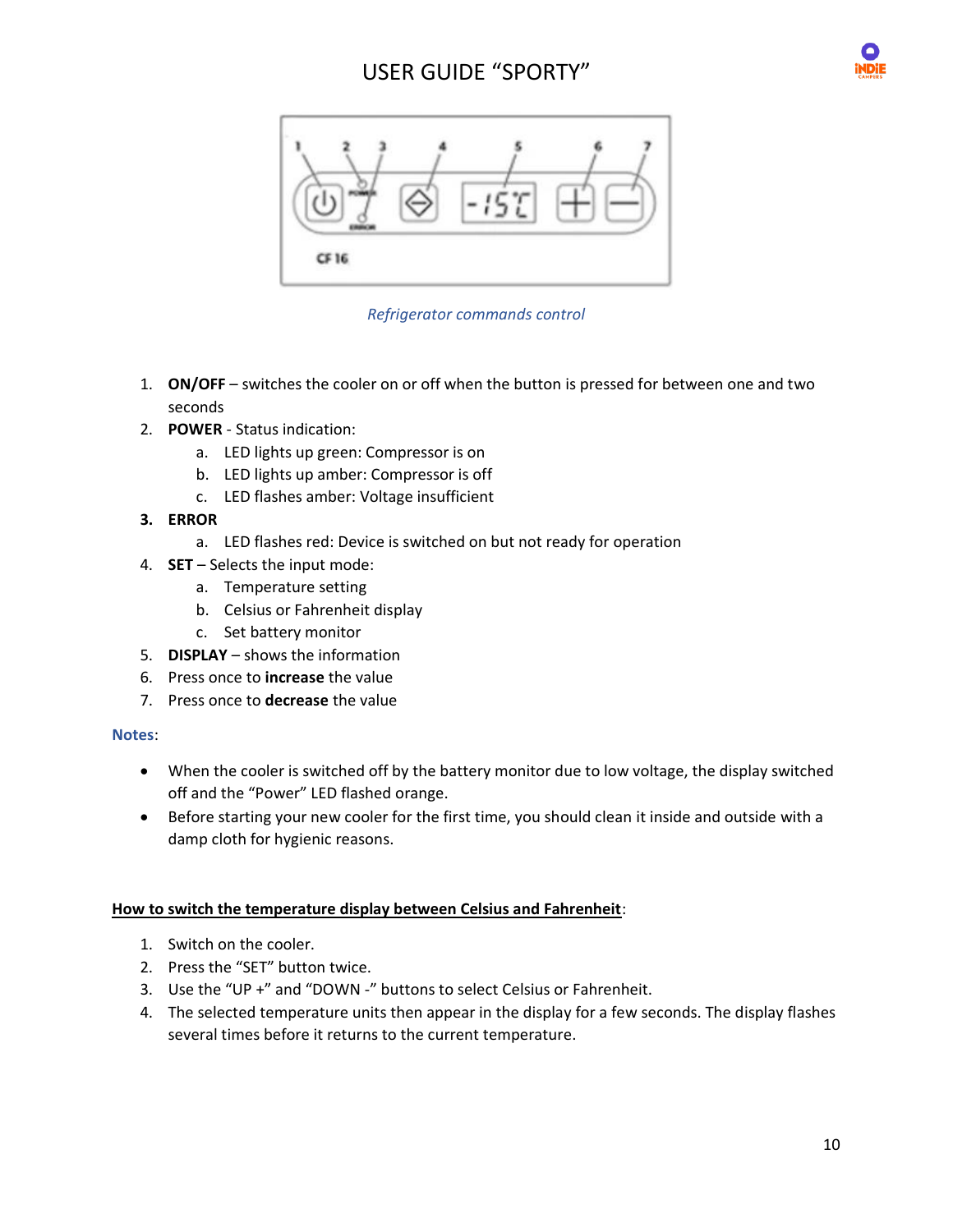

## <span id="page-11-0"></span>6. PORTABLE TOILET

The Porta Potti has two separate parts. The bottom part is the waste tank (21 liters capacity) and the upper part. There are cleaning products for the waste tank and for the upper part of the toilet.



1. This is where you add the flushing water and the cleaning products for the upper part of the toilet

2. To flush the toilet, lift the valve and push it



• Pull the selected handle and lift the upper part to separate the Porta Potti.



• To empty the tank, rotate the tube (1) outwards and press the button (2) to prevent splashes.

**Note**: Empty the tank in the appropriate places for it. Always empty and clean the toilet cassette and the wastewater tank before delivering the campervan, otherwise a Cleaning Fee will apply.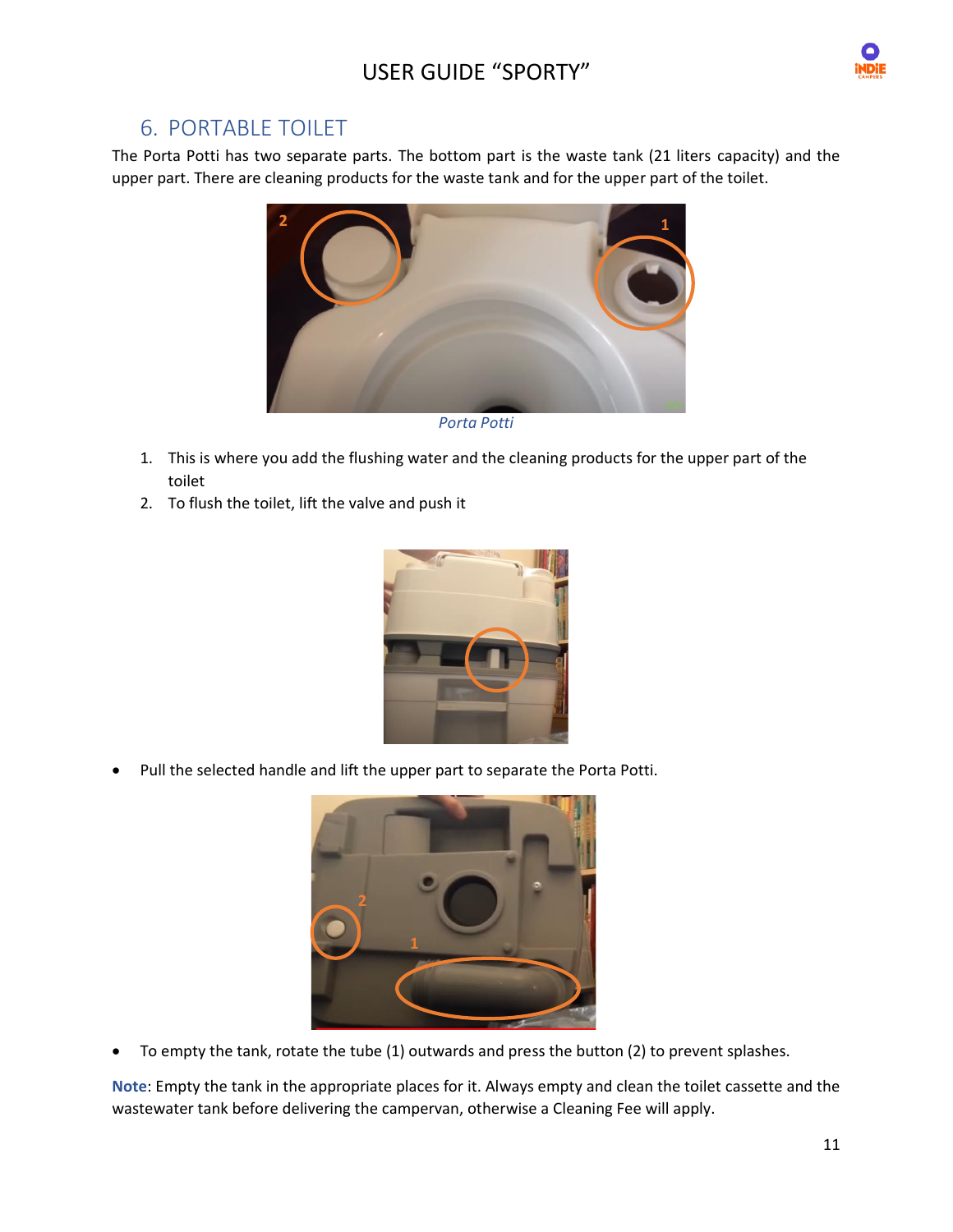

# <span id="page-12-1"></span><span id="page-12-0"></span>7. INTERIOR

# a. Retractable Bed version

- 1. To mount the retractable bed, remove the headrests.
- 2. After the headrests are removed, pull the leaver below the seat to pull it forward



 *1. Headrests to be removed 2. Leaver to be pulled*



- 3. Pull the lever on the front side of the seat
- 4. Lower the back part of the seat using the rear lever



 *3. Front leaver 4. Rear lever*



5. Recline backwards the backrest part of the seat